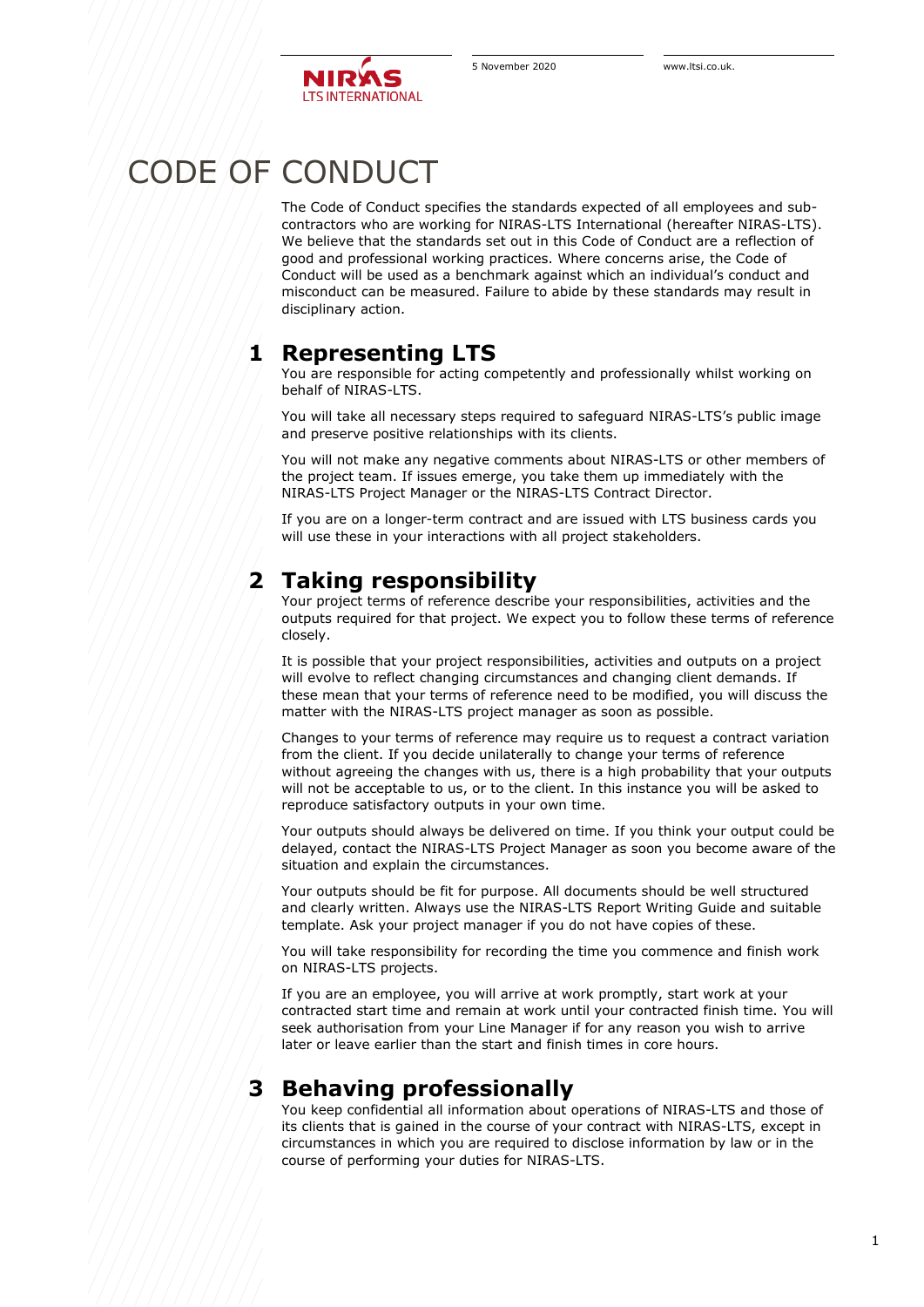

As stated in your contract, you are not allowed to hold discussions or share information that relates to your contract or your payment terms with the client or any other stakeholders.

Please check the payment terms in your contract before you sign it. These are not negotiable after your contract has been signed.

You will make known to your NIRAS-LTS project manager or line manager immediately any conflict of interest that exists or that arises during the course of your work.

You will comply with all aspects of the NIRAS-LTS anti-bribery and corruption policy.

### **4 Maintaining quality**

NIRAS-LTS is an ISO9001 certified company and has high quality standards. We expect you to ensure that your outputs have been properly formatted, reviewed, and checked for errors; in other words, when your outputs are submitted to us, they should be ready for submission to the client.

Our quality processes mean that we need to carry out our own quality assurance of all formal project outputs. All formal project outputs (e.g. inception reports, progress reports, final reports) MUST be submitted to NIRAS-LTS prior to submission to the client.

We may require outputs from you up to 1 week before they are due to be submitted to the client. We will be flexible where deadlines are very tight.

Outputs that are considered sub-standard will be returned to you for improvement. We expect a quick response if the deadline is looming.

You will keep up-to-date records of documents and files reviewed and share these with the NIRAS-LTS project manager at the end of the project.

Maintaining quality at NIRAS-LTS is not just about report writing. You will maintain high quality communications during all aspects of your work. This is particularly important in any dealings with NIRAS-LTS's clients and government stakeholders.

### **5 Respecting your colleagues**

You will co-operate fully with your colleagues and comply with all reasonable instructions from the NIRAS-LTS Project Manager and/or Contract Director.

You will work with consideration for other members of the project team. This does not mean carrying out tasks for other team members, but it does mean sharing information and contacts gained on the project, and working with other team members to help them carry out their respective roles on the project effectively and efficiently.

You should talk to the NIRAS-LTS Project Manager if you are not receiving the support that you need from other team members. If the situation does not improve you should raise the issue with the NIRAS-LTS Contract Director.

You will be polite and considerate in your dealings with NIRAS-LTS's clients and project stakeholders.

## **6 Keeping in touch**

Projects can go wrong for many reasons outside your control. When a problem arises that affects your work and/or your outputs, please notify the NIRAS-LTS project manager promptly. We will work with you to find a solution and, if you are a sub-contractor, we will consider an amendment to your contract if that becomes necessary.

We are looking to improve our internal processes and develop close relationships both employees and sub-contractors. At the end of the project, we would be grateful if you can provide feedback on your experience of working with NIRAS-LTS. A feedback form will be provided.